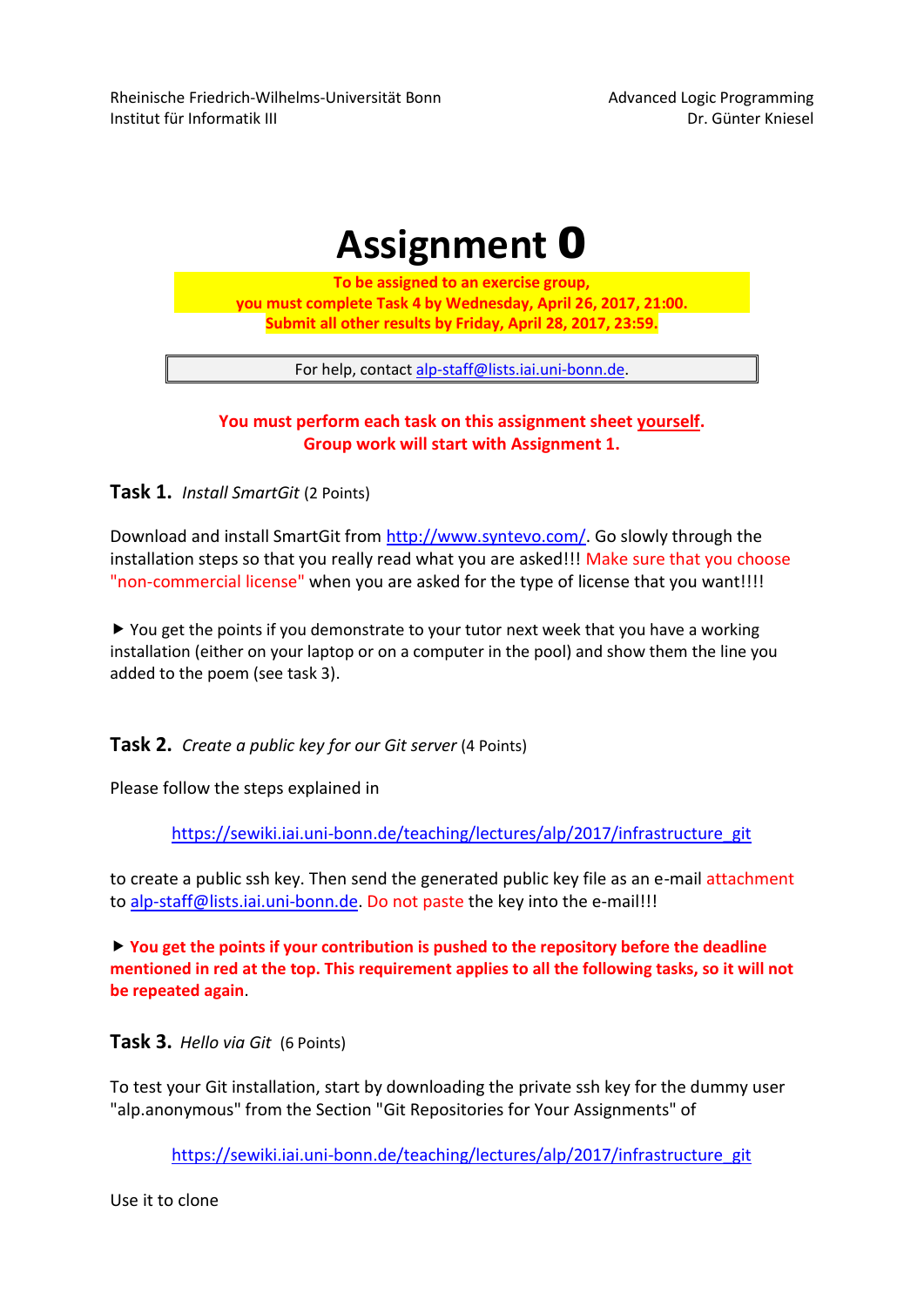ssh://git-se@git.iai.uni-bonn.de/alp2017\_shared

Then open the "poem.txt" file that is contained in the project and

- $\bullet$  add a line to the poem (or more if you feel creative  $;-$ ) ),
- commit (don't forget to add a comment, otherwise Git won't let you commit),
- $\bullet$  pull
- resolve conflicts, if any
- and finally push your change.

If the file on the Git server was changed during your editing, Git will merge the changes when you pull. If somebody edited exactly the same line, Git will indicate a conflict after pulling and you will need to resolve the conflict manually (e.g. by using the side-by-side compare view that opens when double-clicking the conflicting file in SmartGit) then commit and push.

## **Task 4.** *Availability data for your group assignment* (10 Points)

We need your availability data as Prolog facts. In the " alp shared" repository (see previous task), you find a folder called "timetable" containing the files "participants.pl" and "student availability.pl".

Please add to "participants.pl" a fact that tells us your e-mail address and your preferred team-mates and to "student\_availability.pl" a set of facts that tell us when you are not available. The format of the facts is explained in the files.

- **Your assignment to an exercise group depends on the data that you submit!**
- $\triangleright$  If you do not submit in time we will not assign you to any group, so you will not participate in the exercises and will not be admitted to the exam.

## **Task 5.** *SWI-Prolog* (4 Points)

Install SWI-Prolog on your computer. You can download it at

<http://www.swi-prolog.org/>

Ensure that SWI-Prolog is contained in the "Path" variable of your OS environment.

Then

- Create a prolog (.pl) file containing the code of the "ancestor" example from the lecture and complement it with facts for your own family.
- Use the SWI-Prolog console to run a query that asks for your own ancestors.
- Make a screenshot showing the "ancestor" query and its results in the SWI-Prolog console.

▶ To get the full points Name the screenshot "myFirstName\_mySecondName\_task6", store in in the folder "assignment 0" and push it to the git repository before the deadline.